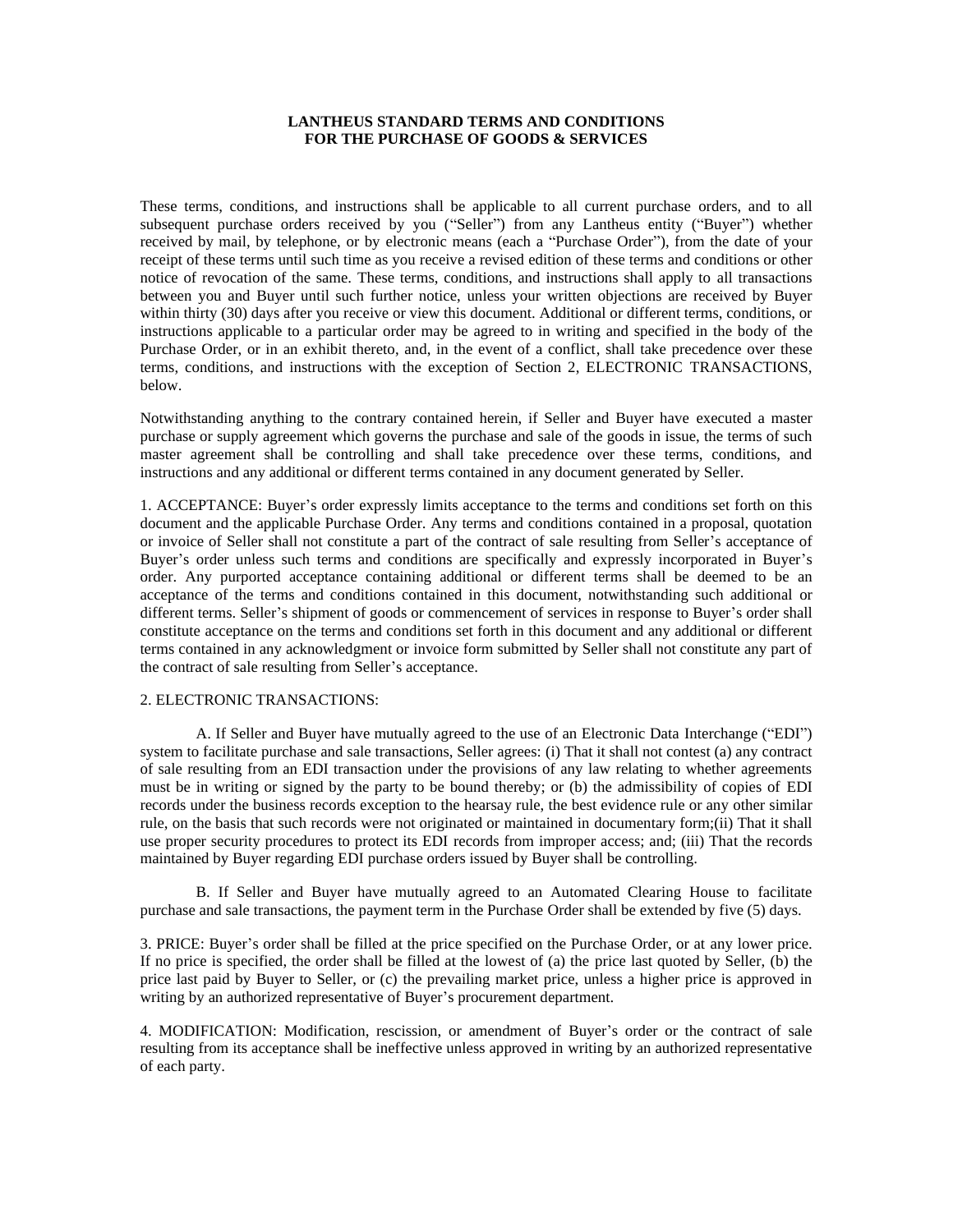5. INSPECTION: All goods furnished pursuant to Buyer's order shall be subject to Buyer's inspection and approval, notwithstanding prior receipt and payment, and, if unsatisfactory, may be returned, transportation both ways at Seller's expense.

6. CHARGES: Seller shall box, crate, or package as necessary for shipment without charge unless otherwise specified on Buyer's order.

7. CANCELLATION. Buyer shall have the right to cancel any portion of its Purchase Orders in accordance with Section 30 herein.

8. GENERAL REPRESENTATIONS AND WARRANTIES:

Seller represents and warrants that, to the best of its knowledge:

A. That no article supplied under Buyer's order subject to the Federal Food, Drug, and Cosmetic Act, as amended (the "Act"), is adulterated within the meaning of the Act or is an article which may not, under the provisions of Section 301,404 or 505 of the Act, be introduced into interstate commerce;

B. That no article supplied under Buyer's order is produced in violation of the Generic Drug Enforcement Act of 1992, as amended (the "Act"), that Seller is not debarred and that Seller has not, to its knowledge, used in any capacity in connection with the filling of this order the services of any individual or person (as defined in the 2 Act) debarred by the United States Food and Drug Administration under the provisions of the Act. If at any time Sellers learns that this warranty is no longer accurate, Seller shall immediately notify Buyer of such changed circumstances;

C. That no article, software, services, or product supplied under Buyer's order is produced in violation of the Fair Labor Standards Act of 1938, as amended, and that the price of any article supplied under Buyer's order does not violate any provision of the Sherman Act or Robinson-Patman Act, as amended; D. That no article, software, services, or product supplied under Buyer's order, including Work Product (hereafter defined), infringes the claim of any trademark, copyright, patent, or other proprietary right of a third party; however, Seller does not warrant against infringement to the extent caused by the use of the article in combination with other material except that if Seller has knowledge of such intended combination. Seller warrants, to its best knowledge, no third party rights will be infringed by such use;

E. That all articles, software, or product supplied under Buyer's order shall be shipped in full compliance with packaging, labeling, shipping, and documentation requirements, including requirements concerning hazardous materials, substances, and waste of all state, local, national, or international governmental agencies or authorities regulating any segments or modes of transportation employed to effect delivery of such articles to Buyer, and all hazardous materials, substances, and waste shall be packaged, marked, and labeled in accordance with the applicable regulations of the United States Department of Transportation, the International Civil Aviation Organization, and the International Maritime Organization; and

F. Seller agrees that any software, products or services provided under this Purchase Order will comply with all state, local, national, and international laws, regulations, rules or orders, including but not limited to regulations promulgated under Section 264 of the Health Insurance Portability and Accountability Act (Public Law 10491 - "HIPAA"). Furthermore, Seller shall in good faith execute any and all agreements that Buyer is required to have Seller execute in order that Buyer may comply with HIPAA.

G. Without limiting Seller's liability to Buyer or third parties hereunder, Seller shall maintain Commercial General Liability Insurance to include contractual and products/completed operations coverages to meet its indemnification obligations under this Purchase Order or loss as required by applicable international, country, federal, state, or local laws, regulations or orders. All such insurance shall be primary and not contributory with regard to any other available insurance to Buyer.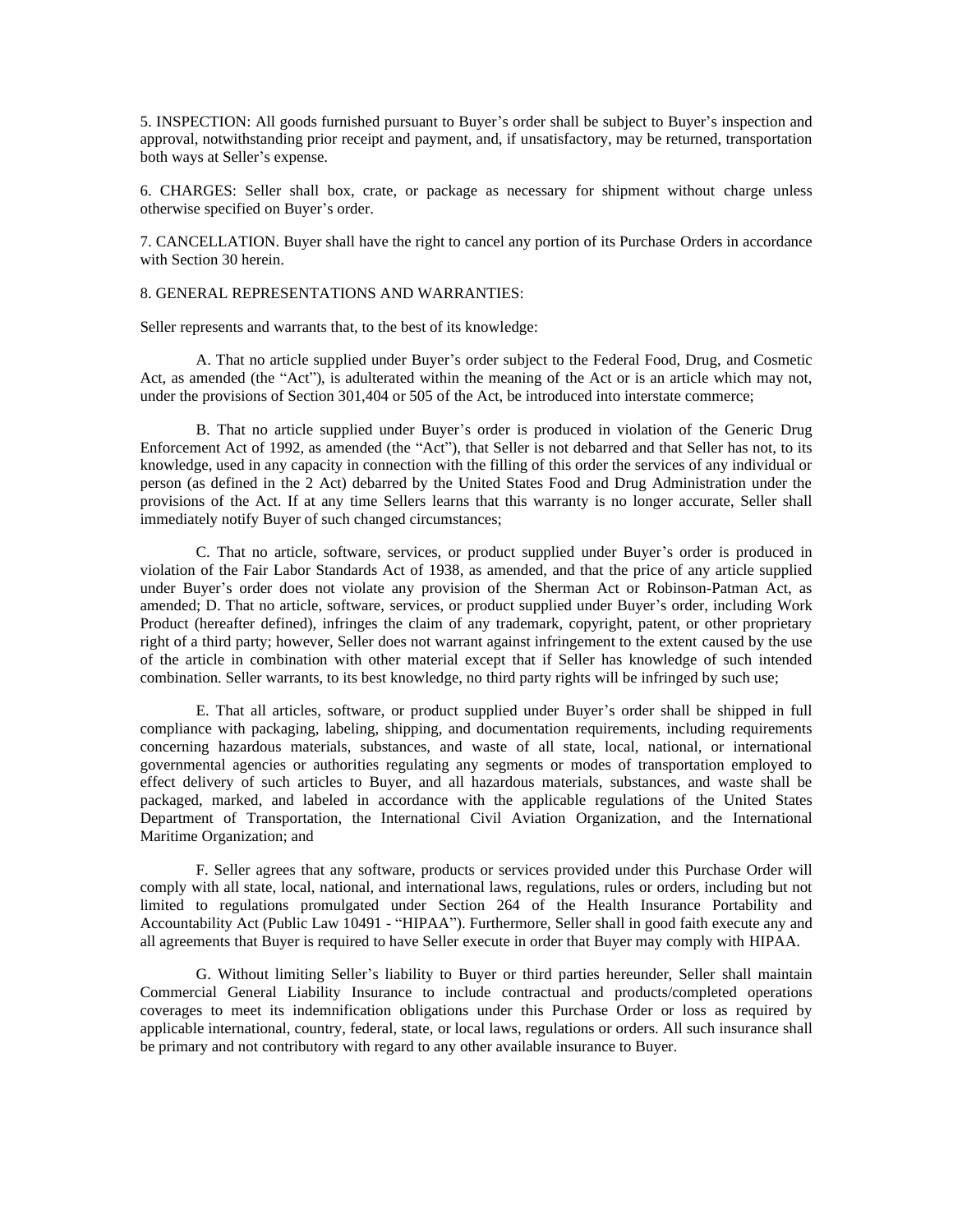Seller represents and warrants that it shall promptly file all claims made under this Purchase Order with its insurance carriers. Seller agrees to, indemnify, and hold harmless Buyer against all liability, costs, expenses (including reasonable attorney fees), damages and judgments occasioned by or resulting from breach of any of the foregoing warranties.

9. SECURITY: Seller shall observe all facilities access, safety, and security measures required by Buyer. Seller shall assure that its employees follow Buyer policies while at any Buyer site.

10. NONDISCLOSURE: Except to the extent provided in paragraph 12, neither party shall disclose any information pertaining to any transactions between the parties, including, without limitation, Purchase Order(s), or the contract of sale resulting from the acceptance of Purchase Order(s), including its existence, without the prior written consent of the other party.

11. CONFIDENTIALITY: Each party shall preserve as confidential all, and shall not disclose any, proprietary or confidential information of the other party (including information of a third party which a party is under an obligation to maintain in confidence) to which each party may have access as a result of these terms and conditions, the Buyer's order, the contract of sale resulting from its acceptance or the presence of a party's employees at the other party's site. This confidentiality obligation shall apply to all such proprietary or confidential information of each party, whether in its original form or a derivative form, including work product resulting from Seller's performance of any Buyer order. Neither party shall take photographs of any portion of any work performed pursuant to any order or duplicate any drawings or specifications without the prior approval of the other party. Nothing herein shall prevent the communication to others of any proprietary or confidential information which the receiving party can show was known to it or its representatives prior to its receipt from the disclosing party hereunder, was lawfully obtained by the receiving party or its representatives other than by disclosure from the disclosing party, or became public knowledge through no fault of the receiving party. The receiving party may disclose Confidential Information if compelled to do so by a court or other tribunal of competent jurisdiction, provided however, that in such case the receiving party shall promptly upon receiving notice that disclosure may be required, give written notice by facsimile and overnight mail to the disclosing party so that the disclosing party may seek a protective order or other remedy from said court or tribunal. In any event, the receiving party shall disclose only that portion of the Confidential Information that is legally required to be disclosed.

12. PUBLICITY: Neither party may advertise or promote using the name or description Of the other party (including, but not limited to, disclosing the existence of these terms and conditions), without in each instance the express written consent of the other party, except as required by law. If required by law, the party seeking to disclose shall provide copies of the disclosure for the prior review and comment by the other party's external corporate communications (public relations) department, which shall have a minimum of five (5) business days to review the materials. The foregoing notwithstanding, Seller may include "Lantheus" as a customer in general listings of its clients, except in press releases or other materials distributed to the media. Buyer's logos may not be used under any circumstance.

13. FEDERAL EEO AND AFFIRMATIVE ACTION LAW & OTHER OBLIGATIONS: Buyer's order is subject to and incorporates by reference the provisions of the EEO clause in Section 202 of Executive Order 11246,41 C.F.R. 60-300 and 41 C.F.R. 60-741, all as amended. Obligations of Federal Contractors and Subcontractors/Notice of Employee Rights Concerning Payment of Union Dues or Fees - Executive Order 1320129 C.F.R. Part 470 is incorporated by reference as if it were set out in full.

14. ASSIGNMENT: Neither party shall in any manner delegate its duty of performance or assign its rights or obligations herein, under Buyer's order or the contract of sale resulting from its acceptance without the other party's prior written consent, except that Buyer may assign this Agreement for the benefit of any lenders under any financing arrangement without the prior written consent of the other party and either party may assign this Agreement without consent in connection with a merger, acquisition, recapitalization, reorganization, change of control or sale of all or substantially all of its assets or business so long as the successor party as of the date of such event agrees to be bound by the terms and provisions hereof as if an initial party hereto.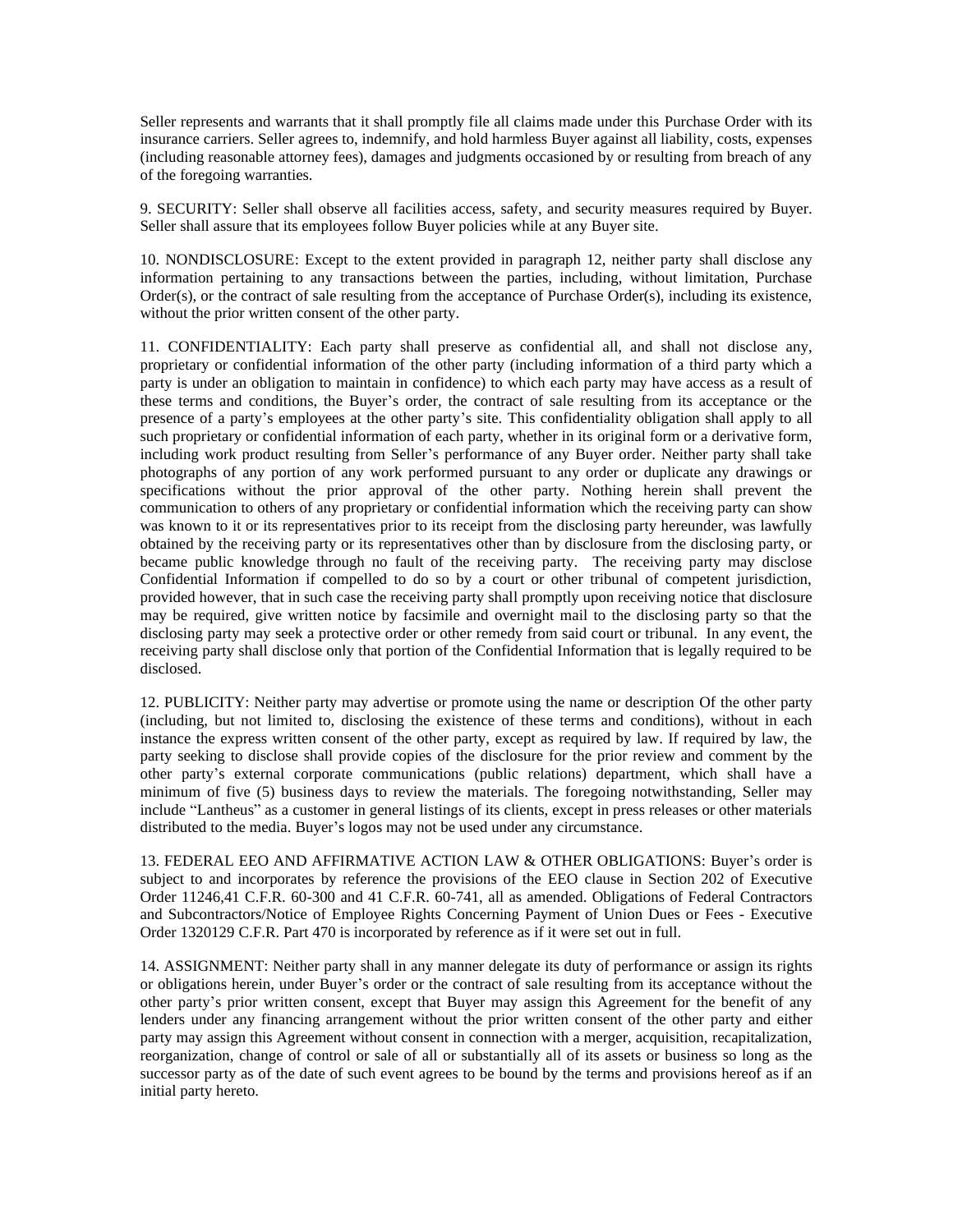15. GOVERNING LAW: Buyer's order and any agreement of sale resulting from its acceptance shall be governed by and construed according to the laws of the Commonwealth of Massachusetts.

16. UCC: Seller and Buyer hereby expressly agree that the provisions of the Uniform Commercial Code shall apply to this Purchase Order, including, but not limited to, any software purchased under this Purchase Order.

17. ADDITIONAL OBLIGATIONS OF COVERED PERSONS. This Section 17 shall apply if Seller is a Covered Person (as such term is defined below).

A. For purposes of these Terms and Conditions a "Covered Person" is any contractor, subcontractor, agent or other person who performs any Government Pricing and Contracting Functions and/or any Promotional Product Services Related Function on behalf of Buyer.

B. "Government Pricing and Contracting Functions" refers to the collection, calculation, verification or reporting of information for purposes of the Medicaid Drug Rebate Program (codified at 42 U.S.C. § 1396r- 8), the Medicare Program (codified at 42 U.S.C. § 1395-1395hhh), and any other government programs (including the 340B Drug Pricing Program, codified at 42 U.S.C. § 256b (the 340B Program)) and to all other pricing, government contract and regulatory functions relating to Buyer prescription drug products that are reimbursed by Federal healthcare programs(regardless of who holds the NDA therefore) (such products, "Government Reimbursed Products"), to the extent Buyer is responsible for such functions. Such functions include the calculation and reporting of Average Sales Price, Average Wholesale Price, Wholesale Acquisition Cost, Wholesale List Price, Direct Price, Average Manufacturer price, Best Price, the 340B Program ceiling price and all other information reported or used in connection with Federal healthcare programs for Government Reimbursed Products.

C. "Promotional Product Services Related Function" includes the promotion, marketing, sales, and the development or dissemination of materials or information about, or the provision of services relating to, Government Reimbursed Products. Such functions include, but are not limited to, detailing healthcare professionals ("HCPs"); contracting with HCPs for the provision of consulting or speaker services; promoting, marketing or selling Government Reimbursed Products to managed care entities or pharmacy benefit managers; and the development or provision of promotional or medical information about Government Reimbursed Products.

D. In connection with the Services provided pursuant to this Agreement, Seller represents and warrants that it and its employees who perform work for Buyer have received, have read, understand and agree to abide by Buyer's Standards of Business Conduct and Ethics and Buyer's U.S. Healthcare Law Compliance Code of Conduct, to the extent the work functions performed for Buyer relate to the provisions of those documents. Seller will also ensure that additional employees who subsequently perform work for Buyer receive, read (within 30 days of commencing work for Buyer), understand and shall abide by Buyer's Standards of Business Conduct and Ethics and U.S. Healthcare Law Compliance Code of Conduct, to the extent the work functions performed for Buyer by those employees relate to the provisions of those documents.

E. In addition, Seller represents and warrants that: (i) neither Seller nor Seller personnel who perform Services hereunder, as an authorized representative of Seller, are currently under any loss or restriction of any professional license, nor of any related certifications, rights, or privileges; (ii) neither Seller nor Seller personnel who perform Services hereunder, as an authorized representative of Seller, are currently excluded, debarred, suspended, or otherwise ineligible to participate in Federal health care programs or in Federal procurement or non-procurement programs; (iii) neither Seller nor Seller personnel have been convicted of or is currently under investigation for a criminal offense that falls within the ambit of 42 U.S.C. § 1320a-7(a), but has not yet been excluded, debarred, suspended, or otherwise declared ineligible; (iv) neither Seller nor Seller personnel who perform Services hereunder, appear on either the Department of Human Health & Services/Office of Inspector General List of Excluded Individuals/Entities, found at http://www.oig.hhs.gov or the General Services Administration's List of Parties Excluded from Federal Programs, found at http://www.epls.gov; and (v) it shall notify Buyer immediately upon becoming aware of any inquiry, or the commencement of any proceeding or any other similar action taken concerning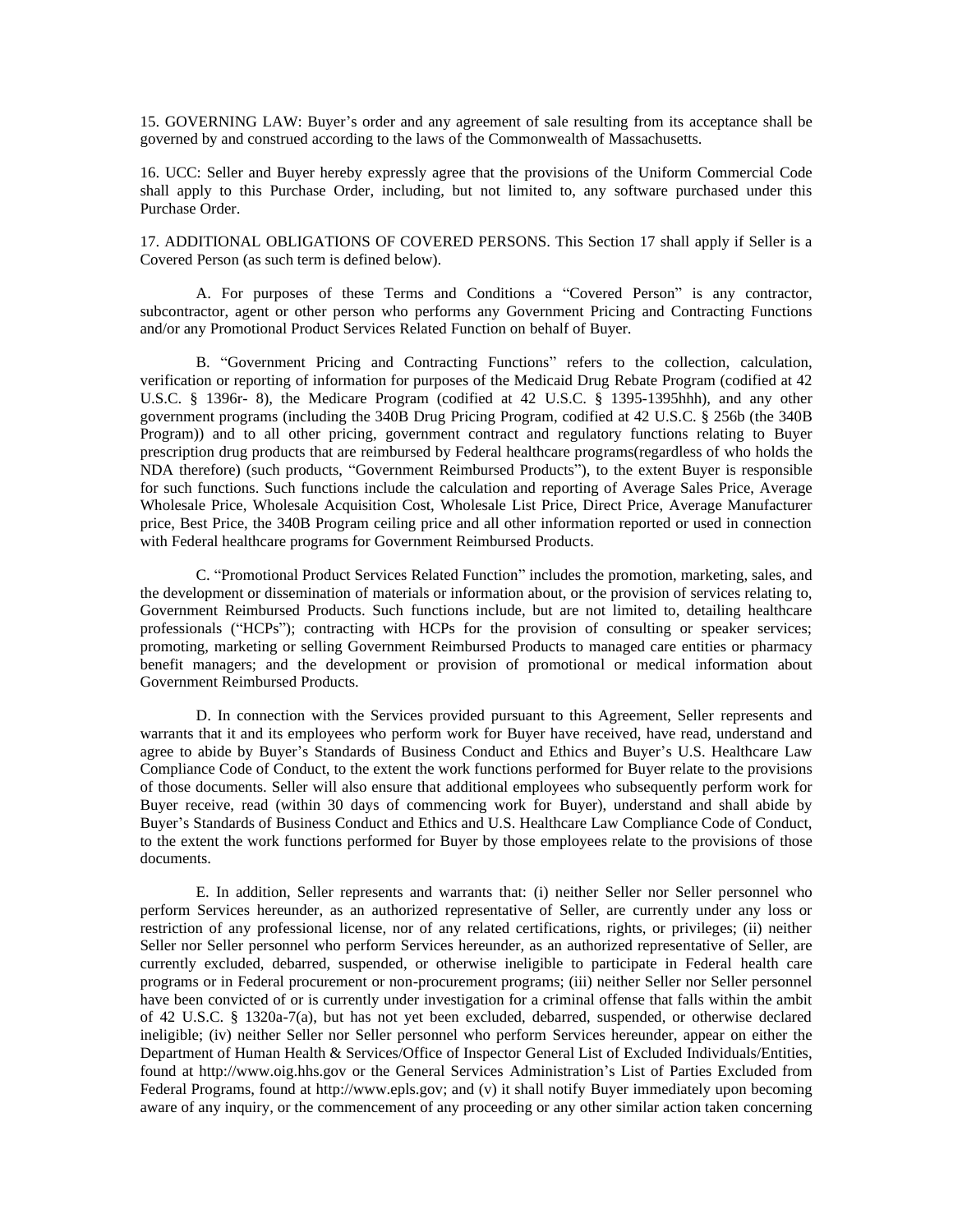conduct by Seller or Seller personnel who perform Services hereunder (as the case may be), which may result in a change of the representations made to sections (i) through (iv) above. In the event of such a change Seller shall take immediately steps to ensure such Seller personnel do not perform Services hereunder.

# **If this order involves software, the following terms shall apply in addition to any applicable terms set out above:**

18. LICENSE. Seller hereby grants to Buyer, and Buyer hereby accepts, on the following terms and conditions, a nonexclusive and nontransferable, fully paid-up, irrevocable, world-wide, perpetual license (unless otherwise specified in the Purchase Order) to use the software for the number of users or copies of the software provided on the Purchase Order (the "License"). Seller and Buyer expressly agree that any software shrink-wrap and click-through software licensing agreements shall not apply to any software purchased under the Purchase Order unless the Buyer expressly agrees in writing to such shrink-wrap or click-through software licensing agreement.

# 19. USE OF SOFTWARE AND DOCUMENTATION.

A. Buyer may, as part of the License, make additional copies of the software and documentation to support the licensed software and documentation. Buyer may also make one (1) backup and archival copy of the software and documentation. Unless otherwise provided on the Purchase Order, Buyer shall have the right to use the software on or in connection with any CPU that it utilized to fulfill its data processing needs. Buyer reserves the right to use the software at one or more sites, and to transfer such software, upon the prior written consent of Seller, which shall not be unreasonably withheld.

B. Buyer, its agents, contractors, assignees and employees shall have the right to use the software and to operate and use the software within the scope of the License for Buyer's internal business purposes only.

C. The License granted pursuant to Section 17 above or the Purchase Order shall commence upon execution of the Purchase Order.

20. SOFTWARE REPRESENTATIONS AND WARRANTIES: Seller represents and warrants:

A. Seller represents and warrants that at delivery and for no less than ninety days following receipt of the software (or any update thereto) by Buyer (the "Warranty Period") the software shall conform to and will operate in substantial accordance with the Purchase Order and all documentation and specifications supplied by Seller to Buyer. Seller shall not be responsible to the extent failures are caused by (a) Buyer's failure to use the software in accordance with instructions included in the documentation provided to Buyer by Seller, or (b) the modification of the software by any person other than Seller, its employees, agents, affiliates or subcontractors (unless such modification was authorized or approved by any of the foregoing).

B. Seller represents and warrants that it shall at all times document the operation Of the software in a manner consistent with the commercially reasonable practices of the software development industry, and shall use reasonable effort to ensure that such documentation shall accurately reflect the operation of the software and enable a person reasonably skilled in computer programming and in possession of the software source code to use and maintain the software.

C. Seller will pass through or assign to Buyer any third party's warranty which Seller receives in connection with any product provided to Buyer. Notice regarding warranty claims raised by Buyer due to defects and/or non-conformities in the equipment or in the operation of the equipment shall be given to Seller, and upon receipt of such a notice, Seller shall take the reasonable steps necessary to effect repair of the equipment.

D. If maintenance services are elected by Buyer, the maintenance services agreement shall become effective at the end of the Warranty Period of the Products by Buyer, and shall renew annually unless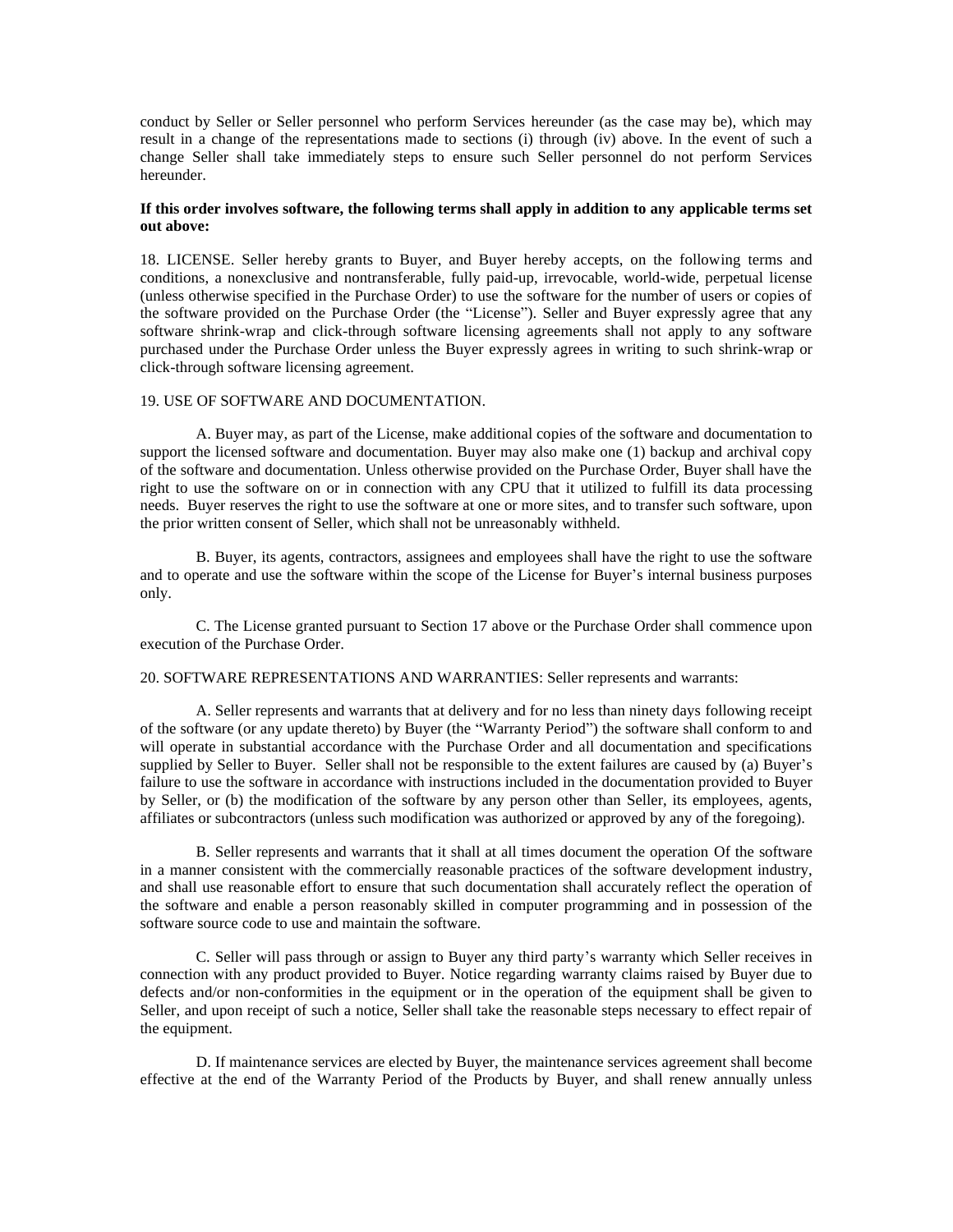otherwise terminated by Buyer, provided Seller notifies Buyer in writing thirty (30) days in advance of such renewal date.

E. Seller represents and warrants that the occurrence in or use by any Product supplied by Seller of any dates, including without limitation any date with a year specified as "99" or "DO", regardless of other meanings attached to these values, and any date before, on or after January 1,2000 ("Millennial Dates") will not adversely affect its performance with respect to date-dependent data, computations, output, or other functions (including, without limitation, calculating, comparing, and sequencing) and that the Product will create, store, process and output information related to or including Millennial Dates without errors or omissions and at no additional cost to Buyer. At Buyer's request, Seller will provide sufficient evidence to demonstrate the adequate testing of the Product to meet the foregoing requirements.

F. Seller warrants (i) unless authorized in writing by Buyer or (ii) necessary to perform valid duties under the Software Documentation, any software provided to Buyer by Seller for use by Seller or Buyer shall: (a) contain no hidden files, (b) not replicate, transmit or activate itself without control of a person operating computing equipment on which it resides; (c) not alter, damage, or erase any data or computer programs without control of a person operating the computing equipment on which it resides; and (d) contain no key, node lock, time-out or other function, whether implemented by electronic, mechanical or other means, which restricts or may restrict use or access to any programs or data developed under a Purchase Order, based on residency on a specific hardware configuration, frequency of duration of use, or other limiting criteria ("Illicit Code"). Provided and to the extent any program has any of the foregoing attributes, and notwithstanding anything elsewhere in this Purchase Order to the contrary, Seller shall be in default of this Purchase Order.

G. EXCEPT FOR THE WARRANTIES SET FORTH ABOVE, THE SOFTWARE IS LICENSED "AS IS", AND SELLER DISCLAIMS ANY AND ALL OTHER WARRANTIES, WHETHER EXPRESS OR IMPLIED, INCLUDING, WITHOUT LIMITATION, ANY IMPLIED WARRANTIES OF MERCHANTABILITY OR FITNESS FORA PARTICULAR PURPOSE. EACH PARTY'S CUMULATIVE LIABILITY TO THE OTHER PARTY OR ANY OTHER THIRD PARTY FOR ANY LOSS OR DAMAGES RESULTING FROM ANY CLAIMS, DEMANDS, OR ACTIONS ARISING OUT OF OR RELATING TO THIS AGREEMENT SHALL NOT EXCEED THE FEE PAID TO SELLER FOR THE USE OF THE SOFTWARE OR OTHER APPLICABLE PRODUCT (AS PER THE PURCHASE ORDER). IN NO EVENT SHALL A PARTY BE LIABLE TO THE OTHER FOR ANY INDIRECT, INCIDENTAL, CONSEQUENTIAL, SPECIAL, OR EXEMPLARY DAMAGES OR LOST PROFITS, EVEN IF THAT PARTY HAS BEEN ADVISED OF THE POSSIBILITY OF SUCH DAMAGES. SOME STATES DO NOT ALLOW THE LIMITATION OF EXCLUSION OF LIABILITY FOR INCIDENTAL OR CONSEQUENTIAL DAMAGES, SO THE ABOVE LIMITATIONS AND EXCLUSIONS MAY NOT APPLY.

#### 21. LICENSE TERMINATION.

A. In the event of a material breach by Buyer of any of its obligations under the applicable Purchase Order, Seller may terminate the licenses subject to such material breach, upon thirty (30) days advance written notice to Buyer, provided that Buyer has not cured the breach within such notice period. Thirty (30) days after termination of this Purchase Order pursuant to this Section 20 (A), Buyer shall discontinue further use of terminated licenses. Buyer shall provide Seller with written certification indicating the destruction of such copies of the software in Buyer's possession or under its custody or control.

B. In the event of a breach by Seller of any of its representations, warranties or obligations under the applicable Purchase Order, these Terms and Conditions or the maintenance agreement, Buyer may terminate either the License, *as* well *as* any associated maintenance services, or the maintenance services (if any) alone, upon thirty (30) days notice to Seller, provided that Seller has not cured the breach within such notice period.

(i) If Buyer terminates the License and the maintenance services based on such breach, Seller shall refund on a pro rata basis any and all amounts paid hereunder by Buyer for the license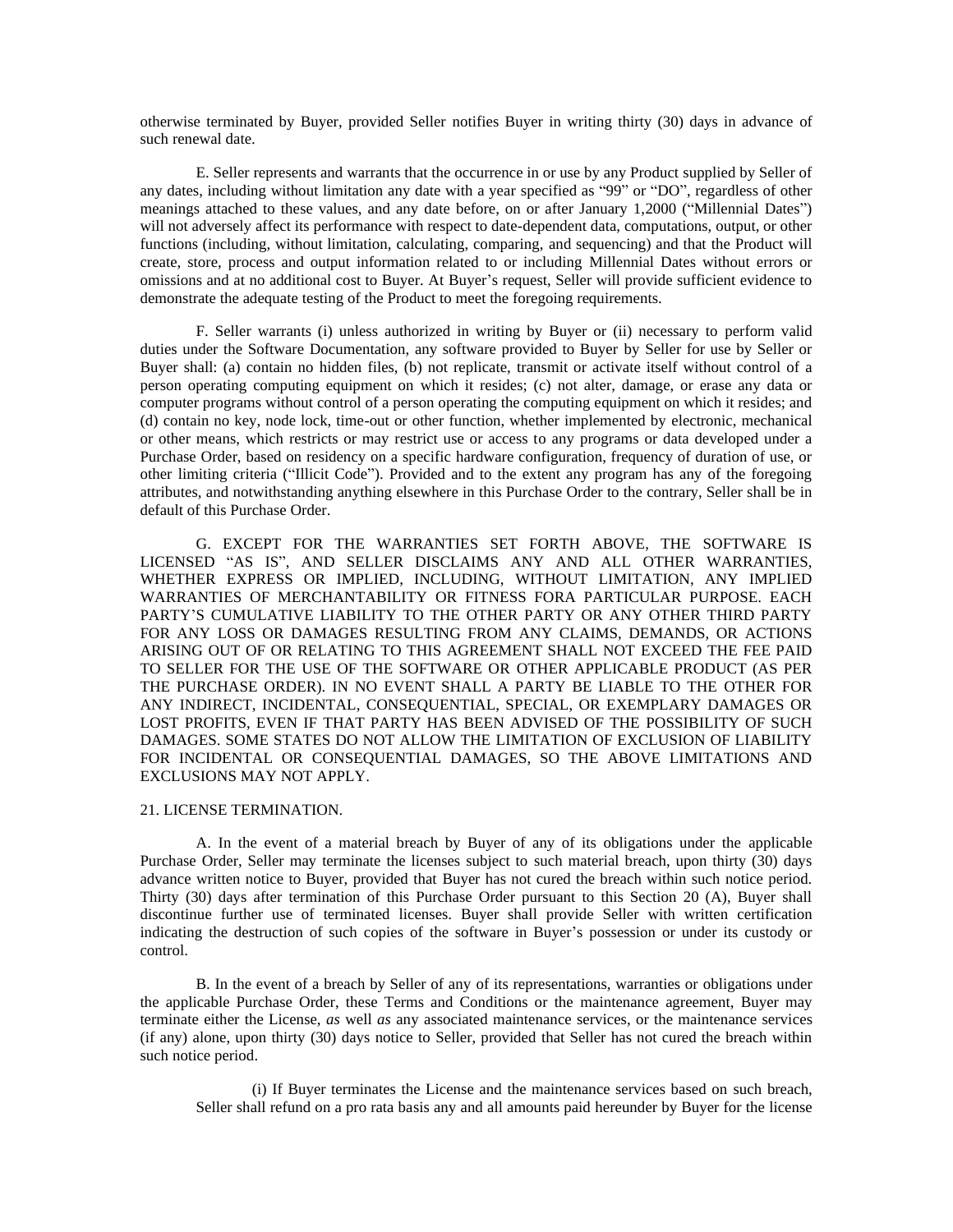fee *as* well *as* the maintenance services. Thirty (30) days after termination of this Purchase Order pursuant to this Section 20(B)(i), Buyer shall discontinue further use of such licenses Buyer shall provide Seller with written certification indicating the destruction of such copies of the software in Buyer's possession or under its custody or control.

(ii) If Buyer terminates only the maintenance services, Seller shall refund on a pro rata basis any and all amounts paid hereunder by Buyer for maintenance services. Buyer shall retain all of its rights under the license.

C. The other provisions of the Purchase Order and these Terms and Conditions shall survive termination of any License.

22. UCITA: Seller and Buyer hereby acknowledge and agree that any provisions of any state law adopting exactly or in modified form the Uniform Computer Information Transactions Act ("UCITA") shall not be applicable to this Purchase Order. Furthermore, both Seller and Buyer waive any and all rights arising from any such law. If this order involves performance by Seller of installation, maintenance or other services, the following terms shall apply in addition to any applicable terms set out above:

23. LABOR FURNISHED BY SELLER: Seller acknowledges and agrees that in performing services, Seller will be acting solely *as* an independent contractor, and neither Seller nor any of its employees, associated consultants, subcontractors or employees of said consultants or subcontractors shall be deemed to be employees of Buyer for any purpose. Subject to Section 23 below, all persons employed by Seller in the performance of the services are employees of Seller. Seller shall carry such employees on the payrolls of Seller and make all required payments to state, federal and local authorities covering payroll taxes and any other payments relating to such persons' employment.

24. SUBCONTRACTORS: Seller shall not use any subcontractor without notifying Buyer in advance. Subject to the foregoing, if Seller should use a subcontractor, Seller shall be fully responsible for services performed by the subcontractor to the same extent as if the services were performed directly by Seller.

# 25. VERIFICATION AND ACCEPTANCE OF SERVICES:

Seller shall document each maintenance call with a work ticket, which shall be signed by Buyer's representative and submitted with Seller's invoice. Each deliverable under the Purchase Order shall be subject to acceptance testing by Buyer to verify that the deliverable satisfies all requirements of the deliverable conveyed by Buyer to Seller. If Buyer discovers a non-conformity within ninety (90) days following delivery of a deliverable and Buyer notifies Seller of the non-conformity, Seller shall either correct the non-conformity at no additional charge in a timely, professional manner, or, at Buyer's sole discretion, refund monies paid by Buyer for the services attributable to or affected by the non-conforming deliverable.

26. LIABILITY INSURANCE: If Seller will perform services on Buyer's property, Seller shall maintain in force during the performance of such services liability insurance for not less than the following limits of liability:

| Workmen's Compensation                          | Statutory   |
|-------------------------------------------------|-------------|
| General Liability Bodily Injury (anyone person) | \$1,000,000 |
| Bodily Injury (anyone occurrence)               | \$1,000,000 |
| <b>Property Damage</b>                          | \$500,000   |
| Professional Liability<br>(per claim)           | \$1,000,000 |

27. INDEMNIFICATION: Seller agrees to, indemnify, and hold harmless Buyer, its directors, officers, agents, and employees from and against any and all claims, demands, losses, and expenses, including reasonable attorney fees, arising out of suits, claims and demands by reason of injury or death of any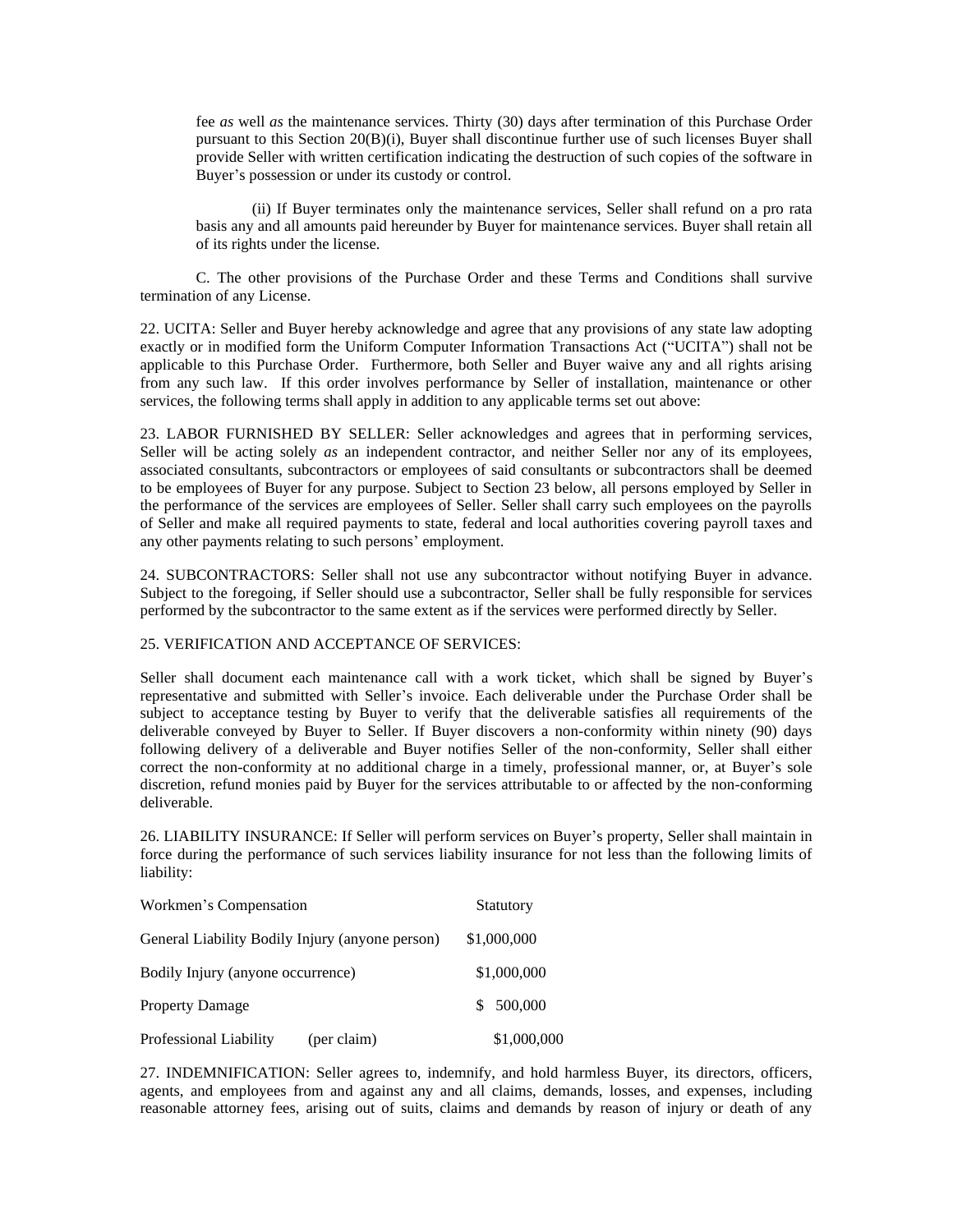person(s) or damage to any property attributable solely to the willful misconduct, negligent acts or negligent omissions of Seller, its subcontractors, and their officers, agents or employees, Seller shall have no liability to Buyer in the event such claims or losses are due to the negligence of Buyer, its employees or agents.

28. LIENS: Seller agrees and warrants that no mechanics liens shall attach to Buyer's property by virtue of Seller's default in paying its employees, suppliers or subcontractors.

# 29. OWNERSHIP OF MATERIALS.

Buyer acknowledges that the services provided by Seller herein are proprietary to Seller. All rights to such Services not granted to Buyer hereunder are expressly reserved to Seller. Without limiting the foregoing, Seller shall retain and reserve all intellectual property rights, title, and interest in the following: (a) all ideas, concepts, know-how, methodologies or techniques which Seller owned previously or independently of the performance of services herein, or which were conceived by Services during the performance of services herein; and (b) any materials developed by or on behalf of Seller previously or independently of the performance of services herein. Notwithstanding the foregoing, any and all reports, plans, information, data, drawings, computer software, renditions, mock-ups, prototypes or other works created by Seller for Buyer in connection with the services provided hereunder shall be owned by Buyer.

30. Seller shall use reasonable efforts to ensure that the services will be executed in accordance with Buyer's order and all applicable state, local, national, and international laws, rules, regulations and guidelines. Seller shall procure at its own expense all permits and licenses required for the performance of the services and shall arrange for all required inspections. Unless Buyer directs otherwise, Seller further warrants that all materials utilized in the services will be new. Seller warrants that all Work Product produced under this Purchase Order shall be of original development and all Seller property shall be of original development or licensable by Seller, as the case may be, and all Work Product and property licensed or owned by Seller and used in the performance of any work under this Purchase Order shall not infringe or violate any patent, copyright, trade secret, trademark, or other third party intellectual property right. Seller shall perform all services under this Purchase Order on a professional reasonable basis and in a diligent, workmanlike, and expeditious manner. Seller warrants that it has enforceable written agreements with all of its employees and all subcontractors (i) assigning to Seller ownership of all patents, copyrights and other proprietary rights created in the course of their employment or engagement; and (ii) obligating such employees upon terms and conditions no less restrictive than contained herein, not to use or disclose any proprietary rights or information learned or acquired during the course of such employment or engagement, including, without limitation, any Work Product, and any other information.

31. TERMINATION: Notwithstanding any contrary terms contained above, Buyer shall have the right at its absolute discretion, one (1) day following Buyer's written notice to Seller, to cancel, in whole or part, Buyer's Purchase Order or any contract resulting from its acceptance. In the event of such cancellation, Buyer shall have no obligation to Seller except the obligation to pay all costs actually incurred by Seller prior to the date of termination plus a normally accepted trade allowance on such costs as full payment of Seller's overhead and profit, provided, however, that in no event shall Buyer be obligated to pay an amount in excess of the amount set out in Buyer' s order for the services; advance payments will be refunded accordingly. If Buyer's order or any resulting contract is canceled as a result of the default of Seller, Buyer shall have no obligation to reimburse Seller for any services performed by Seller pursuant to Buyer's order or any resulting contract.

# **Instructions:**

# **Markings:**

Show buyer's order number on all packages.

Each Container Must Also Be Plainly Identified By:

- Name of Manufacturer